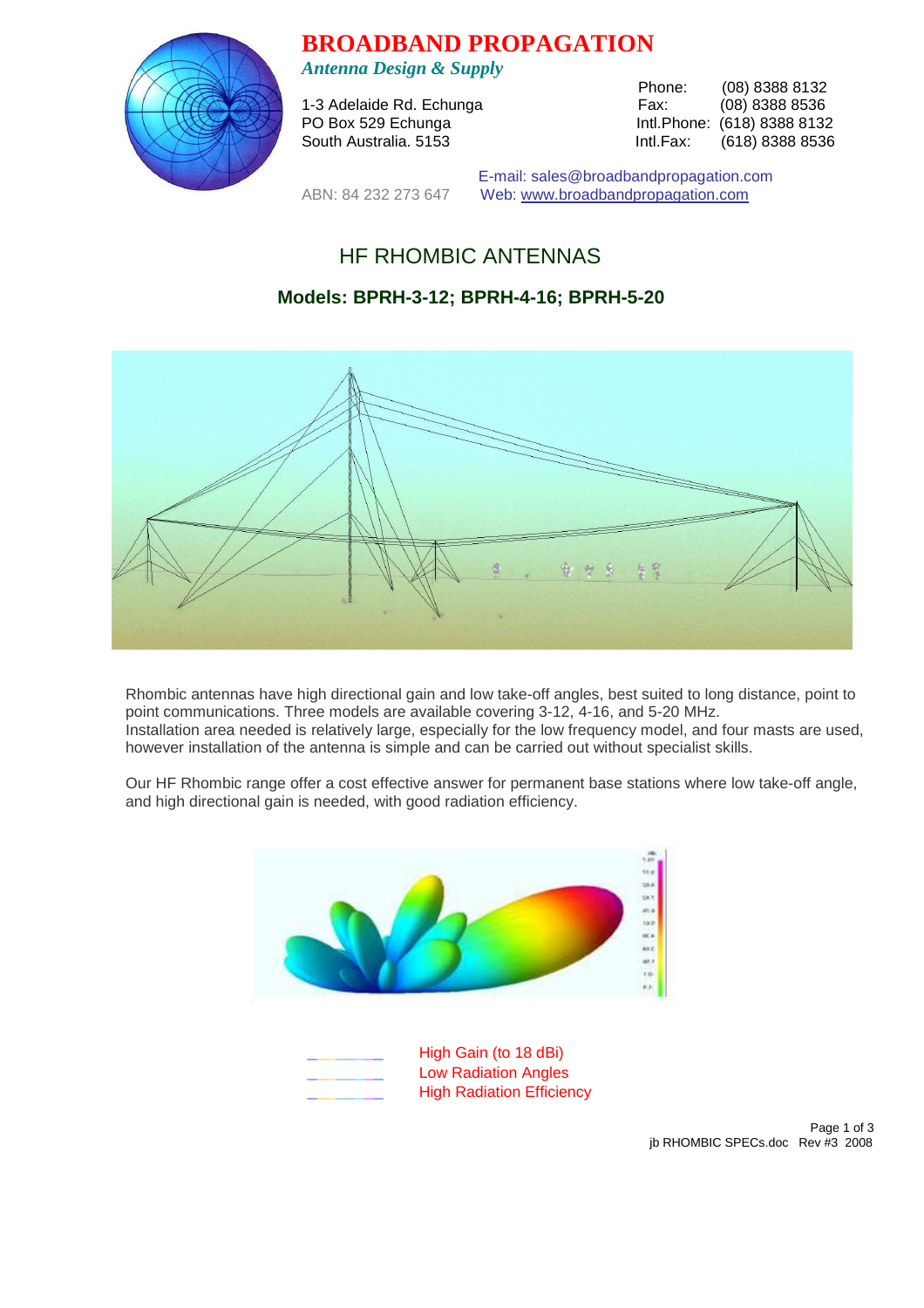## **Specifications**

| <b>Electrical</b>                                                                             |                                                                                                                                                                |                                             |                     |
|-----------------------------------------------------------------------------------------------|----------------------------------------------------------------------------------------------------------------------------------------------------------------|---------------------------------------------|---------------------|
|                                                                                               | <b>BPRH-3-12</b>                                                                                                                                               | <b>BPRH-4-16</b>                            | <b>BPRH-5-20</b>    |
| Frequency:                                                                                    | 3-12 MHz                                                                                                                                                       | $4-16$ MHz                                  | 5-20 MHz            |
| VSWR:                                                                                         | Better than 2.0 : 1 across band                                                                                                                                |                                             |                     |
| Gain:                                                                                         | ~12 dBi Low end of Band<br>~16dBi Mid-band<br>~18dBi High end of Band                                                                                          |                                             |                     |
| <b>Take-off Angle:</b>                                                                        | 26 Deg Low end of Band<br>14 Deg Mid-band<br>10 Deg High end of Band                                                                                           |                                             |                     |
| <b>Polarisation:</b>                                                                          | Horizontal                                                                                                                                                     |                                             |                     |
| <b>Power Rating:</b>                                                                          | Antenna only (all Models) Max. 30 kW Average, 60 kW PEP,<br>Overall rating dependant on ratings of Balun/ Termination pair<br>Which are available from 1-20 kW |                                             |                     |
| Input Impedance:<br>Input connection:                                                         | 50 ohms<br>Dependant on balun power rating                                                                                                                     |                                             |                     |
| <b>Mechanical</b>                                                                             | <b>BPRH-3-12</b>                                                                                                                                               | <b>BPRH-4-16</b>                            | <b>BPRH-5-20</b>    |
| <b>Mast Height:</b><br><b>Overall length:</b><br><b>Overall Width:</b><br><b>Wind Rating:</b> | 40 <sub>m</sub><br>410 <sub>m</sub><br>220 <sub>m</sub><br>$150$ km/hr                                                                                         | 30 <sub>m</sub><br>310 <sub>m</sub><br>165m | 24m<br>248m<br>134m |

#### **Construction**

All metal materials are of high grade stainless steel or hot-dip galvanised steel. Ceramic insulators used throughout.

#### **General**

The antenna is supplied with all fittings required for installation, masts are not included. Masts may be quoted separately if you would like us to supply these also.

The antenna may be fed via coaxial cable to the tower mounted balun or can be fed via suitable balanced open wire line from the transmitter "hut". Balun and termination requirements are dependant on the power rating required for the installation and are available from 1-20 kW.